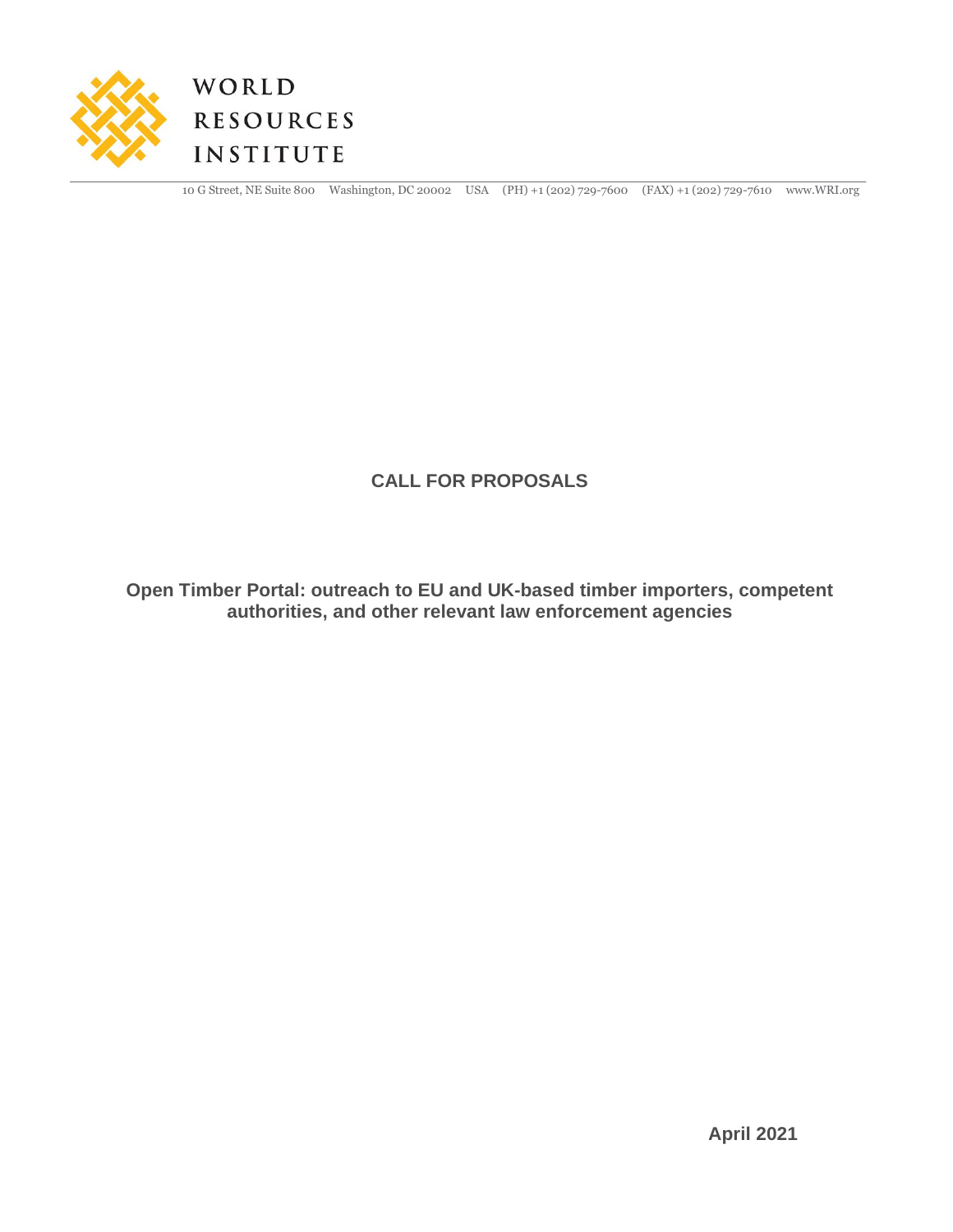

10 G Street, NE Suite 800 Washington, DC 20002 USA (PH) +1 (202) 729-7600 (FAX) +1 (202) 729-7610 www.WRI.org

## **TABLE OF CONTENTS**

| 1                                                            |   |
|--------------------------------------------------------------|---|
|                                                              |   |
| <b>OBJECTIVE AND EXPECTED DELIVERABLES 5</b><br>$\mathbf{2}$ |   |
| Objective<br>2.1                                             | 5 |
| 2.2 Activities and Deliverables                              | 5 |
| 3                                                            |   |
| Language<br>3.1                                              | 6 |
| Location<br>3.2                                              | 6 |
| 3.3<br><b>Relations with stakeholders</b>                    | 6 |
| 4                                                            | 6 |
| <b>Start</b><br>4.1                                          | 6 |
| 4.2<br>End                                                   | 6 |
| 4.3 Expected number of working days                          | 6 |
| 5                                                            |   |
| 6                                                            |   |
| <b>General</b><br>6.1                                        | 7 |
| 6.2<br><b>Currency</b>                                       | 7 |
| 6.3<br><b>Estimated amount</b>                               | 7 |
| 7                                                            |   |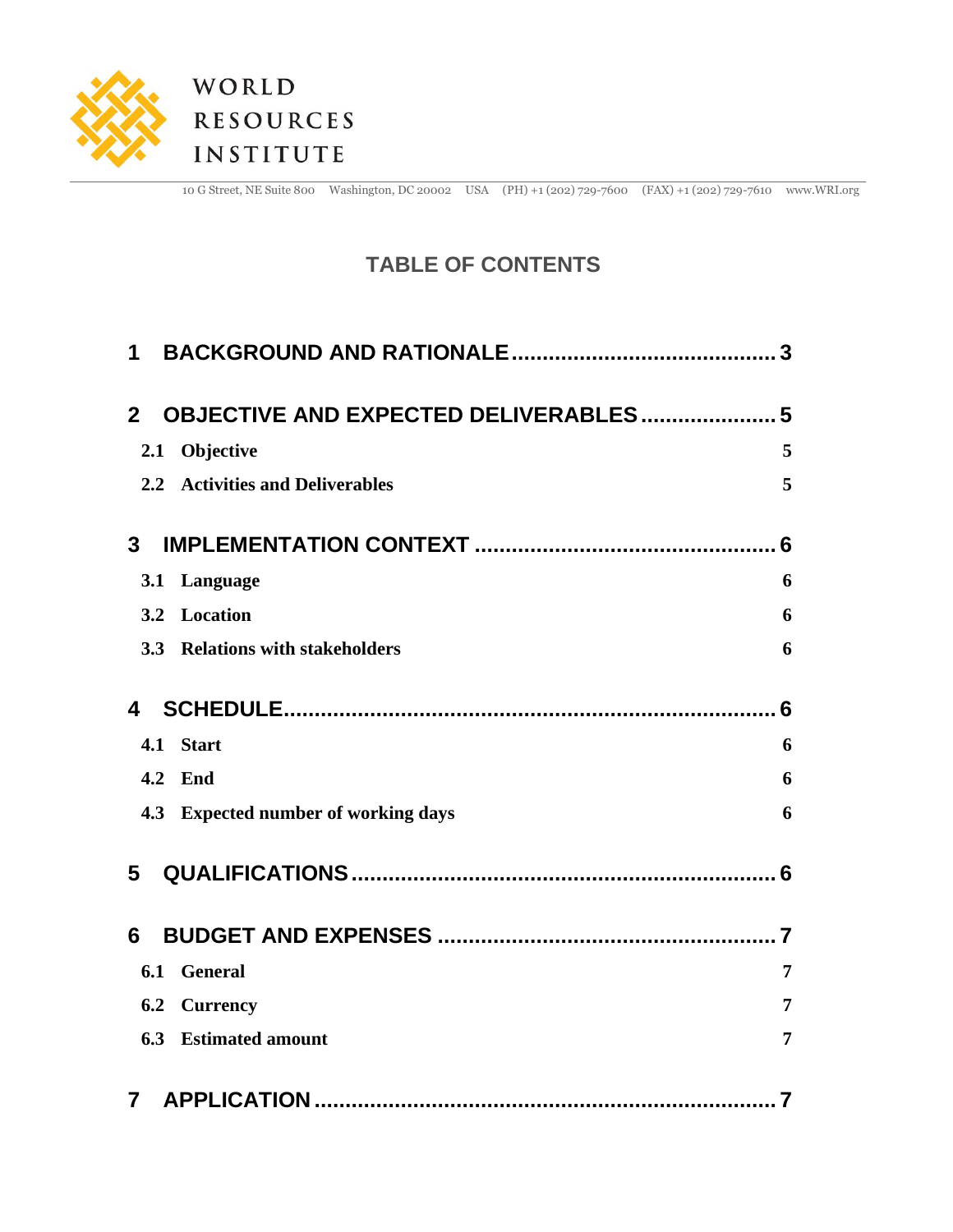

10 G Street, NE Suite 800 Washington, DC 20002 USA (PH) +1 (202) 729-7600 (FAX) +1 (202) 729-7610 www.WRI.org

## <span id="page-2-0"></span>**1 BACKGROUND AND RATIONALE**

#### **MEETING THE NEED FOR TRANSPARENT AND RELIABLE INFORMATION ON TIMBER PRODUCTION AND TRADE IN ORDER TO CONDUCT DUE DILIGENCE ON THE LEGALITY OF TIMBER SOURCES.**

Illegal logging and associated trade remain a scourge in many tropical countries. Forest crime directly degrades forest ecosystems and inflicts the "first cut" on forests that all too often are further degraded, burned, and cleared. Illegal logging also hurts local and national forest economies and is frequently linked to transnational criminal networks and to corruption. In some places, it fuels violent conflict and terrorism. For businesses trying to operate within the law, illegal logging creates an "uneven playing field", giving an unfair financial advantage to those who break the law.

Many governments have mounted significant legal responses over the past decade, including amendments to the U.S. Lacey Act (2008), the Australian Illegal Logging Prohibition Act (2012), and the EU Timber Regulation (2013). A number of tropical forest countries have also put timber legality measures in place, many of these developed as part of bilateral "Voluntary Partnership Agreements" with the EU on legal timber production and trade.

While approaches to improving timber legality vary across countries, one common feature is a mandate on importers to exercise "due diligence" or "due care" in assessing the legality of their timber sources and suppliers. Timber producers and exporters, in turn, are increasingly requested by their customers to demonstrate that their operations are producing and marketing legally sourced timber. But how can timber producers, traders, or buyers know if they are dealing with legal product or not? Timber supply chains are often long and complex. Information to help determine legality is often incomplete, unavailable and, in some cases, falsified. International buyers may source from a dozen or more countries with varying legal requirements. Even within one producer country, legal requirements may change over time, and may actually be contradictory.

While various tools and resources to help buyers and sellers exercise due diligence have been developed by governments, certifying bodies, and nongovernment organizations (NGOs), it is still hard to obtain data at the forest management unit and company levels. Without credible information at this level of detail, it is very difficult for importers to carry out a reliable due diligence process and for enforcement agencies to assess the credibility of importers' due diligence efforts. Unlike banned wildlife products (e.g., ivory or rhino horn) – which are, by definition, illegal to trade – illegal and legal timber are physically indistinguishable. Due diligence efforts therefore rely on contextual information found in documents such as permits, licenses and concession maps.

Transparency in the forest sector, therefore, is a fundamental prerequisite for excluding illegal timber from supply chains. Improved public access to information about companies' on-the-ground management practices and compliance with timber legality requirements allow buyers, customs agents, and civil society watchdogs to conduct due diligence on the tropical timber trade. Transparency also provides the means to hold companies and government officials accountable for the corruption still linked to illegal logging in all-too-many places.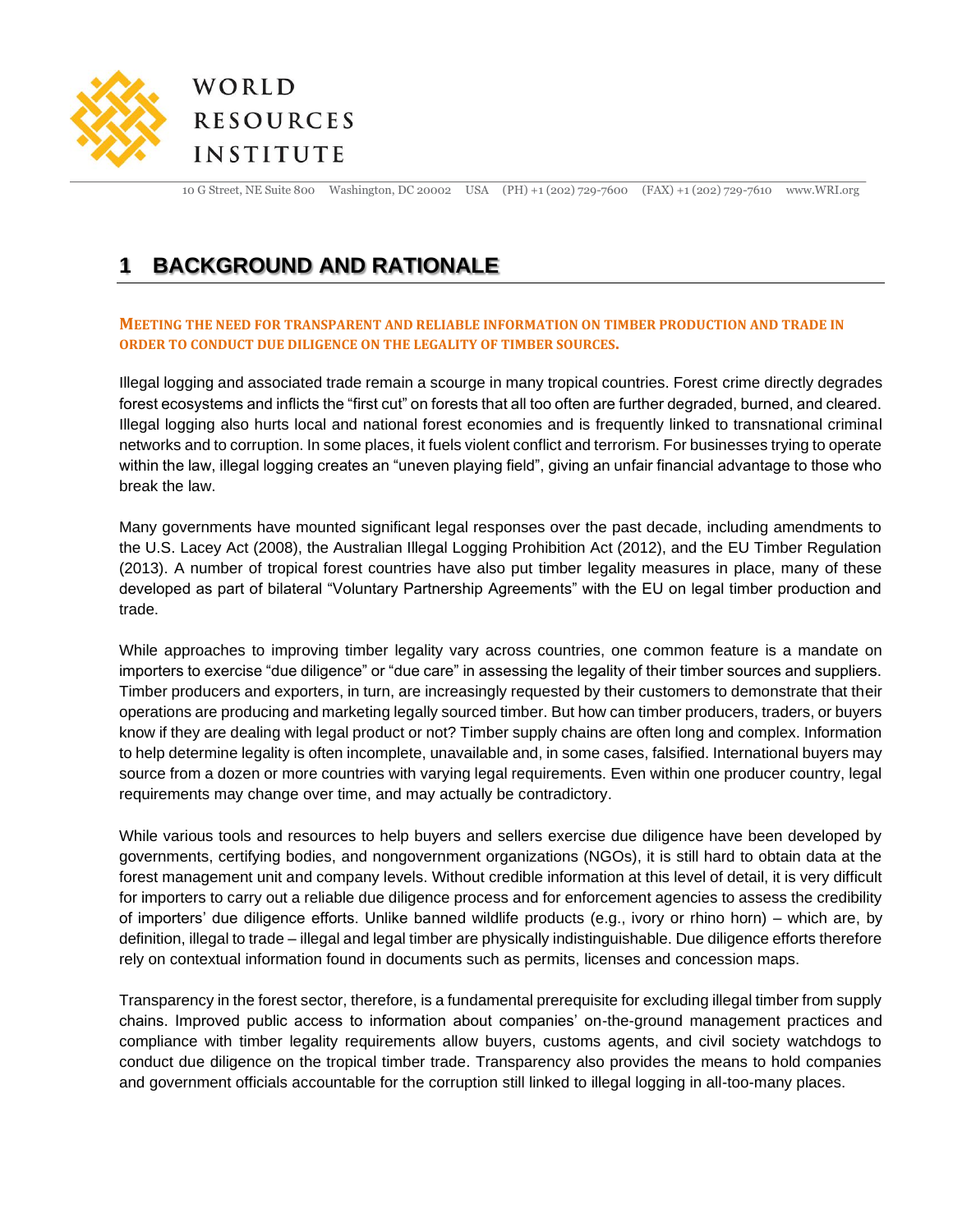

10 G Street, NE Suite 800 Washington, DC 20002 USA (PH) +1 (202) 729-7600 (FAX) +1 (202) 729-7610 www.WRI.org

#### **IN RESPONSE TO THIS PROBLEM, WRI AND PARTNERS DEVELOPED THE OPEN TIMBER PORTAL (OTP), AN INFORMATION PLATFORM THAT PROVIDES BALANCED INFORMATION ON LOGGING COMPANIES FROM DIFFERENT SOURCES TO PROMOTE TRANSPARENCY IN THE FOREST SECTOR.**

The OTP was initially developed with partners in the Congo Basin, a region which holds the second-largest expanse of tropical rainforest on Earth. The OTP goes beyond the country-level to the companies themselves, to provide more granular contextual information about forest management on the ground.

The OTP acquires documents and inputs on logging activities and operators from four different sources:

- Governments' official concession boundaries and list of registered timber producers
- Documents uploaded voluntarily by timber producers to demonstrate compliance
- Observations of suspected non-compliance from third-party forest monitors and NGOs
- Annual tree cover loss and weekly alerts on tree cover loss within the boundaries of the concessions.

#### The OTP is used by a range of target audiences:

Timber buyers across the supply chain can:

- easily access key information for their due diligence processes; and
- quickly compare their suppliers to other producers.

Enforcement agencies in importing countries can:

- easily access producer compliance records; and
- conduct desk research to orient enforcement actions.

Timber companies concerned about their reputations and their market access can:

- use one tool to answer multiple requests to provide documentation on compliance; and
- differentiate themselves in the marketplace, thanks to a ranking system, and benefit from the OTP's visibility among importers, enforcement authorities, and the public.

Government agencies in producer countries can:

- improve forest law enforcement and monitoring through a better understanding of the types and frequencies of illegalities and with more information about company track records; and
- position the national forest sector positively among timber importers, since improved information access helps mitigate risks.

Third-party forest monitors in producer countries can:

- improve the efficiency of their monitoring;
- enhance the visibility of their work and heighten impact; and
- improve communication about observations and reports from monitoring missions.

The OTP was officially launched in 2019 and has seen a steady growth in the number of sessions on the website. The platform has now reached more than 8,000 new users, with more than 21,000 sessions and almost 155,000 page-views. As of March 2021, logging companies have uploaded about 950 documents. These documents are now accessible for OTP users to conduct their due diligence. In addition, a total of 245 observations from independent monitors and NGOs have been published.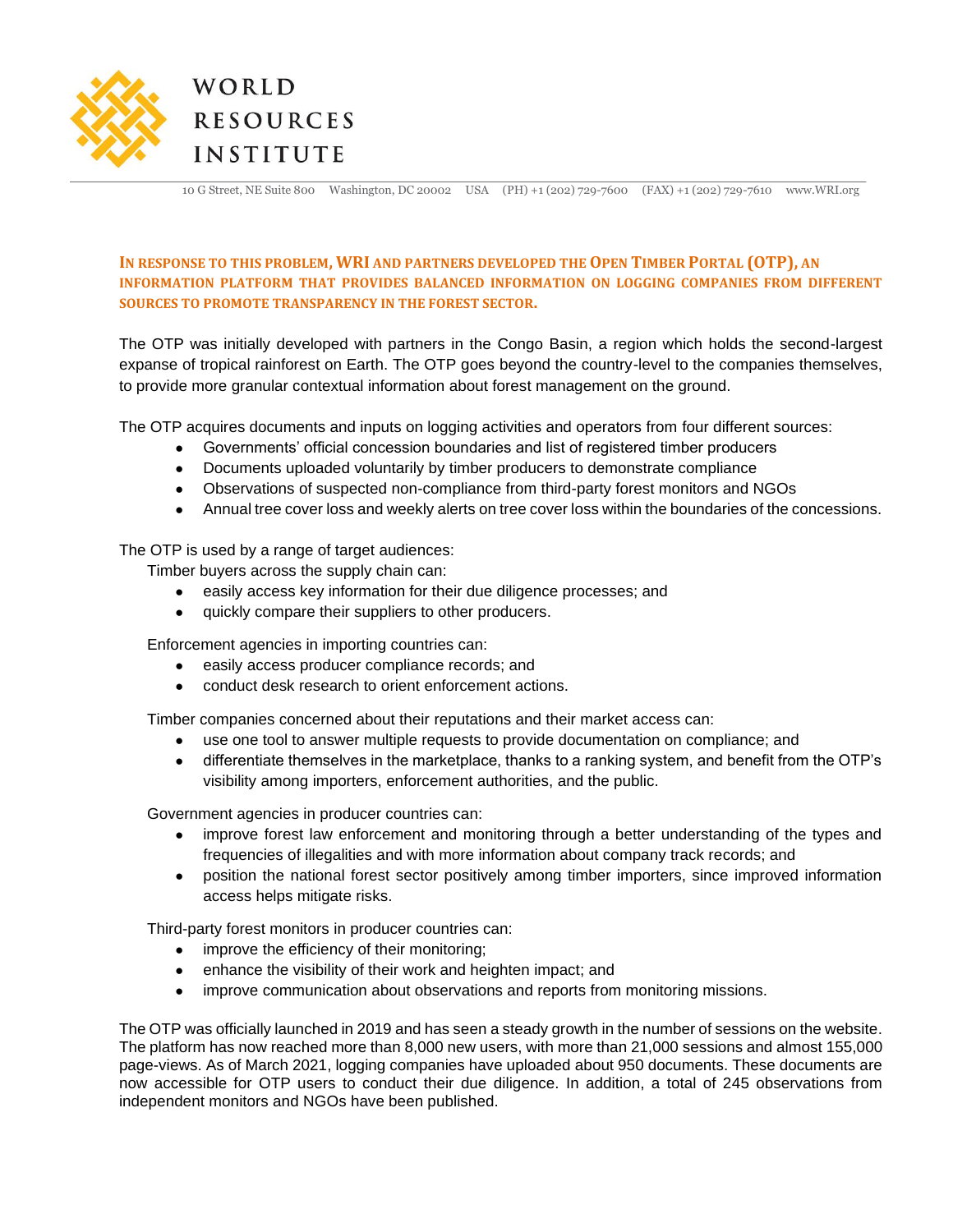

10 G Street, NE Suite 800 Washington, DC 20002 USA (PH) +1 (202) 729-7600 (FAX) +1 (202) 729-7610 www.WRI.org

## <span id="page-4-0"></span>**2 OBJECTIVE AND EXPECTED DELIVERABLES**

#### <span id="page-4-1"></span>*2.1 OBJECTIVE*

The objective is to train importers, competent authorities, and other relevant law enforcement agencies based in the EU and the UK on how to use the OTP features and data to carry out due diligence for the EU and UK timber regulations or to enforce these regulations.

#### <span id="page-4-2"></span>*2.2 ACTIVITIES AND DELIVERABLES*

The following activities and deliverables are expected:

Activity 1: Train EU and UK based importers that are currently sourcing or looking to source from the Congo Basin on how to use OTP features and data.

Deliverables:

- List of companies contacted
- List of participants in the training (including the number of women)
- Training material, including exercises proposed to the participants

As a fourth deliverable, the consultant will also propose a way to monitor the effectiveness of the training. This monitoring will need to be implemented and documented. Note that the training material will have to be approved by WRI prior to the training. The consultant will propose a process to loop Timber Trade Federations in this process, including training their staff if relevant.

Activity 2: Train EU and UK competent authorities and other relevant law enforcement agencies on how to use OTP features and data

Deliverables:

- List of law enforcement agencies contacted
- List of participants in the training (including the number of women)
- Training material, including exercises proposed to the participants

As a fourth deliverable, the consultant will also propose a way to monitor the effectiveness of the training. This monitoring will need to be implemented and documented. Note that the training material will have to be approved by WRI prior to the training.

Activity 3: Follow-up with EU and UK based importers, competent authorities, and other relevant law enforcement agencies for the duration of the contract to answer their questions, encourage them to use the OTP and assist them in using the platform's features and data

Deliverables:

- List of interactions (emails, phone calls, Zoom calls, etc) with the name of the person, the date and a summary of the enquiry or discussion
- Anecdotes shared spontaneously with the consultant by EU and UK based importers, competent authorities and other relevant law enforcement agencies on how they use OTP features and data

Activity 4: Carry out a use case survey with all the importers, competent authorities and law enforcement agencies contacted

Deliverables: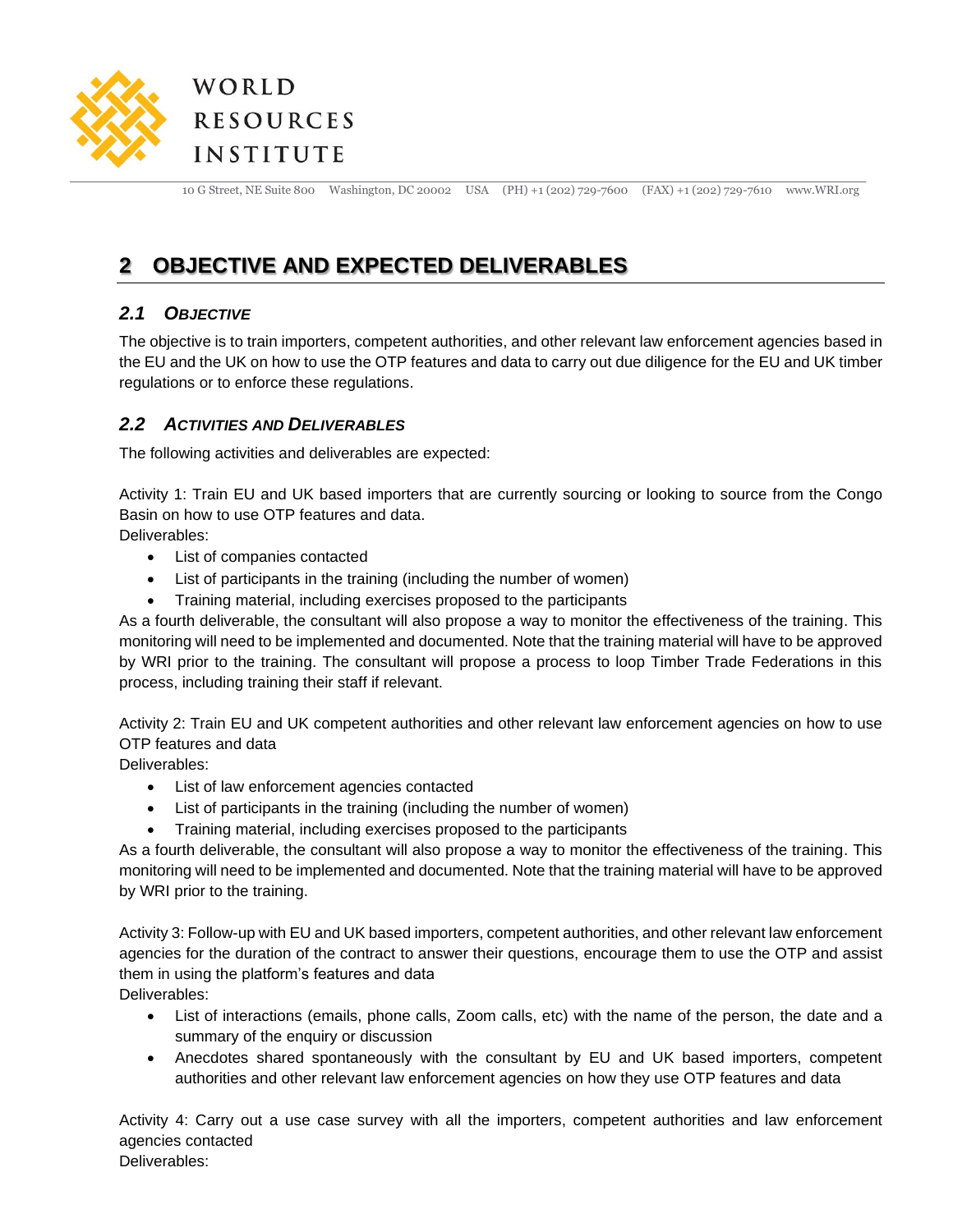

10 G Street, NE Suite 800 Washington, DC 20002 USA (PH) +1 (202) 729-7600 (FAX) +1 (202) 729-7610 www.WRI.org

- List of questions proposed in the use case survey
- List of persons the use case survey has been sent to
- Compilation of the replies received
- Report analyzing the replies received

Note that the list of questions and the list of persons contacted will have to be approved by WRI prior to circulating the survey.

## <span id="page-5-0"></span>**3 IMPLEMENTATION CONTEXT**

#### <span id="page-5-1"></span>*3.1 LANGUAGE*

The consultant(s) will have to facilitate trainings in English and/or French. However, most of the OTP data are in French. As a result, this study will require the use of 2 languages: French and English.

#### <span id="page-5-2"></span>*3.2 LOCATION*

<span id="page-5-3"></span>No specific location is required. The work will require traveling. The consultant(s) can be based remotely.

#### *3.3 RELATIONS WITH STAKEHOLDERS*

The consultant(s) will liaise with the Head of the OTP based in Washington D.C.

## <span id="page-5-4"></span>**4 SCHEDULE**

#### <span id="page-5-5"></span>*4.1 START*

<span id="page-5-6"></span>The contract will start on June 1, 2021.

#### *4.2 END*

<span id="page-5-7"></span>The contract will end on March 31, 2022.

#### *4.3 EXPECTED NUMBER OF WORKING DAYS*

It is up to the consultant(s) to assess the number of days necessary to complete the deliverables.

### <span id="page-5-8"></span>**5 QUALIFICATIONS**

For this study we are looking for consultant(s) with:

- Experience in EUTR/UKTR implementation or enforcement
- Experience setting-up and facilitating trainings